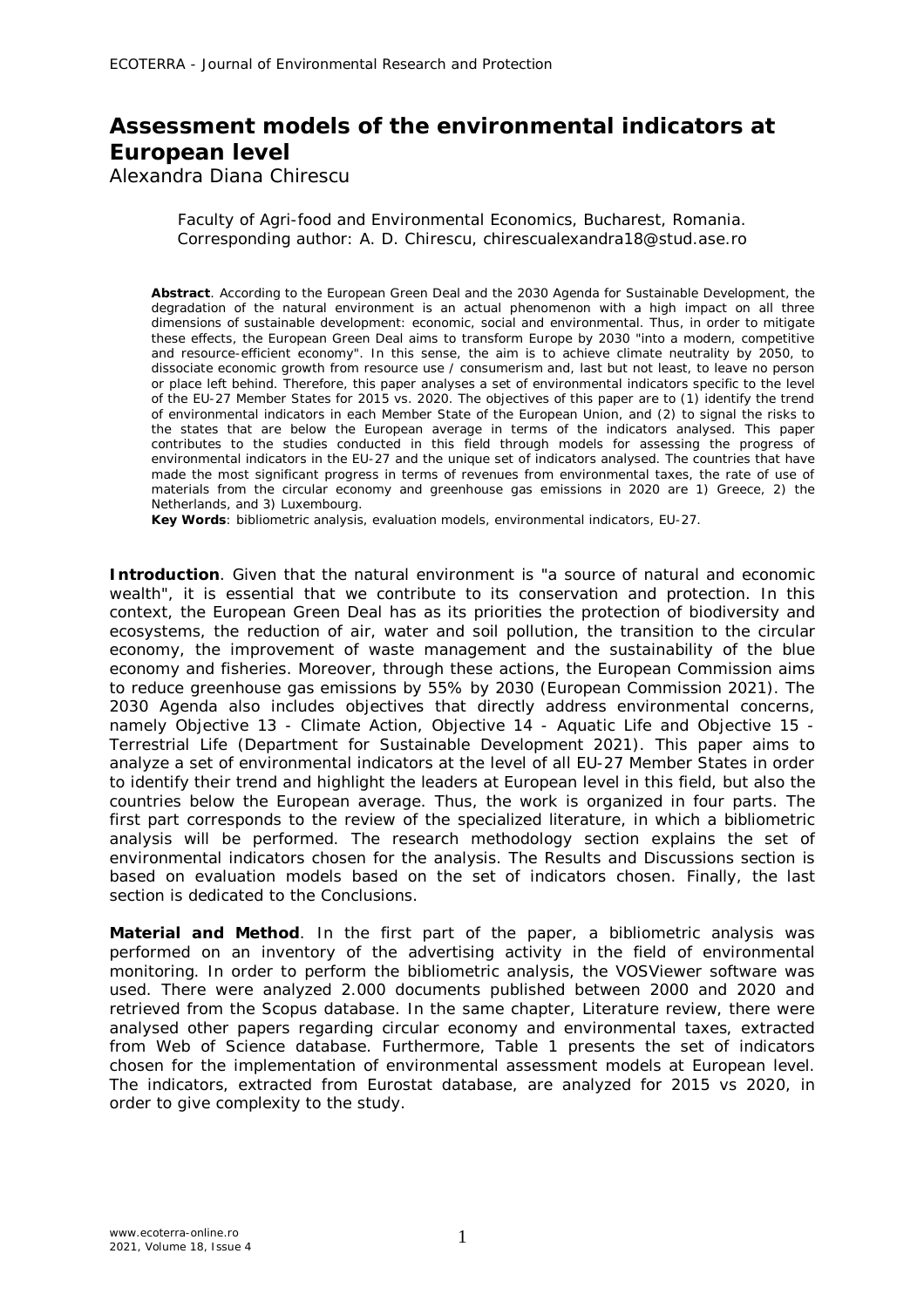Table 1

| Itm. no. | Eurostat code    | Indicator name             | Measurement unit  |
|----------|------------------|----------------------------|-------------------|
|          | ENV AC TAX       | Environmental tax revenues | Percentage of PIB |
| 2        | ENV AC CUR       | Circular material use rate | Percentage        |
|          | ENV_AC_AIBRID_R2 | Air emissions accounts     | Percentage        |

Indicators used in the analysis

Source: Eurostat.

It is considered that the selected indicators can provide a real picture of the environmental dimension in the EU-27 Member States, and the analysis of these variables can identify the countries that are at the top of the ranking, as well as those that are in transition to a sustainable model.

## **Results and Discussion**

*Literature review.* The literature review was performed using the VOSViewer software. 2.000 articles containing the keywords "natural environment monitoring" were analyzed. Thus, Figure 1 shows the analysis of the collaboration relations between the states.



Figure 1. Analysis of the collaboration relations between states (Source: own conceptualization based on data from Scopus).

The state that ranks first in terms of collaborative relations between states for the production of scientific papers in the field of environmental monitoring is China, with 685 documents and 290 collaborative links. On second place is the United States with 234 published papers and 244 collaborative links. The analysis also identifies Romania with 7 published documents and 6 collaboration links with other states. Romania has collaborated with Argentina, Brazil, Italy, China and India to carry out scientific work in the field of environmental monitoring. Figure 2 shows the analysis of the keywords used in scientific papers.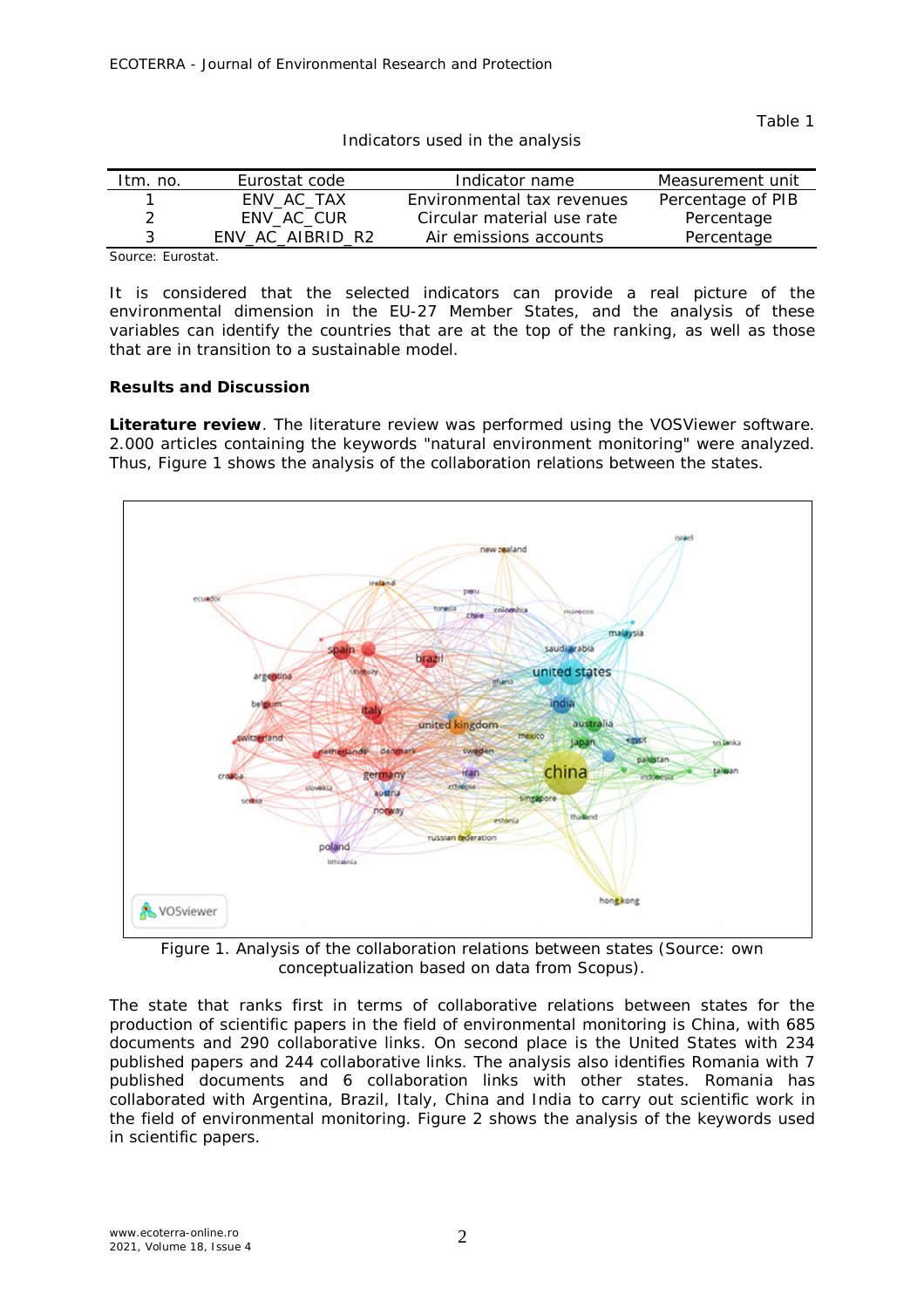

Figure 2. Keyword analysis (Source: own conceptualization based on data from Scopus).

Figure 2 shows the words that appeared most often in the 2.000 articles analyzed. The word with the most appearances is "environmental monitoring" with 2000 appearances, followed by "water pollutant" with 732 appearances and "human" with 730 appearances.

According to Tantau et al (2018), circular economy has become a global objective in the transition to the sustainable development. Thus, circular economy is based on waste integration from the beginning of the production cycle until its disposal. In this context, recycling municipal waste assures the transition to the circular economy (Tantau et al 2018). Furthermore, circular economy refers to transforming the waste into raw materials for another product, at the end of their life cycle (Van Buren et al 2016). As stated in another study, the recycling rate of municipal waste, circular material use rate, R&D expenditure, environmental tax revenues and resource productivity represent a complex set of environmental indicators that could contribute to the environmental monitoring of a country or region (Kunz et al 2018). At the same time, Yadav & Samadder (2018) consider that circular economy represent a production model which has minimum or no environmental impact. A different author suggests that circular economy refers to the 3R - reduce, reuse, recycle (Lakatos et al 2018). Although sustainability and circular economy represent a worlwide priority, there are still problems encountered when speaking about the reduction of the quantity of waste produced, as well as solutions for transforming the life cycle of a product so that it has a diminished environmental impact (Newton & Cantarello 2014). Therefore, Lewandowski (2016) claims that organic materials play an important role in waste reduction. According to his study, clients already preffer bio-based materials such as cotton, cork, wood fibre and hemp. Other author suggests that an important variable in analysing the efficiency of circular economy is the selective collection quality index. Cifrian et al (2013) claims that this indicator represents the percentage from the total amount of waste that is conditioned, taking into consideration a specific group of factors. Results of other study indicates that possible solutions for reducing waste production could be the reduction of raw materials usage, encouraging product reuse, repairing/refurbishing damaged products and repurposing an old product (Liu & Lu 2015). Bachus et al (2019) claims that approximatively 58% of the changes that occur in the recycling rate of municipal waste are influenced by the circular material use rate, R&D expenditure, resource productivity and domestic material use. The same study shows that recycling rate of municipal waste would increase at the same time with resource productivity, domestic material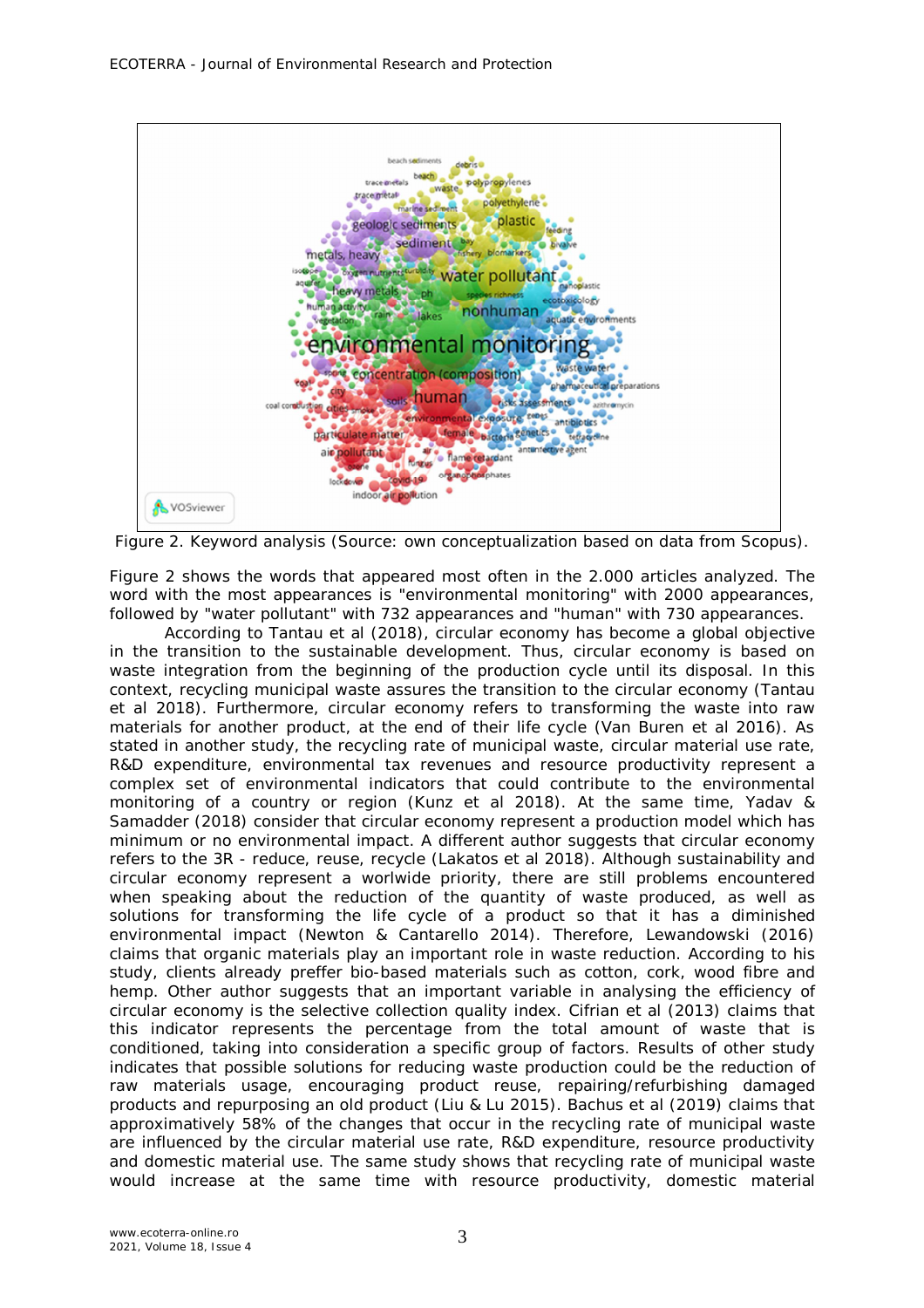consumption and, on the other hand, with a decrease in the environmental tax revenues (Bachus et al 2019). Nontheless, resource productivity and domestic material consumption have a strong statistical relationship with the recycling rate of municipal waste, which means that the two variables mentioned have a highly positive impact on the recycling rate (Cifrian et al 2013). Another important topic that should be analysed when talking about environmental monitoring is the Greenhouse Gas Emissions (GHGs) generated by the food production industry. Thus, according to Moberg et al (2021), a climate tax on food would have a beneficial impact for the mitigation of climate change, with an estimated reduction of 9% of the food-related GHGs. The same study suggests changing food prices in order to reduce consumption and modify the value-added tax system for the products that have a high enviornmental impact, at the same time with subsidising products that have a low-carbon footprint (Moberg et al 2021). Cederberg et al (2019) highlighted that GHGs emissions generated by food production also impact land and freshwater resources. Moreover, food production implies the usage of chemical substances in agriculture that affect both the environmental and human health (Lakatos et al 2018). Aleksandrowicz et al (2016) claims that plant-based diets have the potential to reduce GHG emissions and land use by 70%, as well as reducing water use by 50%. Simultaneously, other study indicates that if beef or pork would be replaced by larger shares of poultry, the consumption of water would increase (Kunz et al 2018). In addition to this, pork and chicken may have a higher impact on freshwater ecotoxicity than beef (Poore & Nemecek 2018). On the other hand, reducing consumption of beef could generate a conflict between climate mitigation and biodiversity conservation in pastures, as grazing animals play an important role in maintaining semi-natural pastures (Persson et al 2015). In the following part of the study, it will be presented the assessment models of the environmental indicators at European level. Thus, Table 2 shows the performance of Member States in terms of environmental characteristics indicators at EU level in 2015 compared to 2020. The evolution was measured as an absolute value between the values recorded in 2015 and those of 2020. Improvement ranking is calculated as the absolute difference, as mentioned above. In this context, the state with the largest differences is marked with 1, etc. The 2020 ranking was calculated taking into account the values for 2020. Performance discrepancies are calculated as the difference between the 2020 ranking and the evolution ranking.

The countries with the largest discrepancy in environmental tax revenues in 2015 vs 2020 are Slovenia (1/24), Denmark (2/24) and Ireland (3/24). On the other hand, the most insignificant difference for this indicator was reported in the case of Belgium, which ranks last in the analysis. In terms of the 2020 ranking, the highest share of environmental taxes as a percentage of GDP was recorded in Greece. Regarding the ranking made at the level of 2020, Romania ranks 20/24 in terms of the percentage of GDP allocated for environmental taxes. Furthermore, Table 3 presents the assessing progress on the utilization rate of materials obtained from the circular economy.

The countries with the largest discrepancy in the utilization rate of materials obtained from the circular economy in 2015 vs 2020 are the Czech Republic (1/21), Estonia (2/21) and Belgium (3/21). In the case of the Czech Republic, the value of the indicator increased by 6.5 p.p during the analyzed period (1.94 times). At the level of 2020, the highest value of the utilization rate of materials obtained from the circular economy corresponds to the Netherlands (1/21). Romania ranks 18/21 in 2020 vs 2015 and 26th in 2020 in the ranking on the utilization rate of materials obtained from the circular economy. Subsequently, Table 4 presents the assessment of progress on Greenhouse gas emissions.

The countries that recorded the most significant difference in terms of greenhouse gas emissions in 2015 vs 2020 are Estonia (1/26), Germany (2/26) and the Netherlands (3/26). Romania ranks 22/26 in 2020 compared to 2015 and 24/26 in 2020 in the ranking of greenhouse gas emissions. Nonetheless, Table 5 presents the assessment of the progress at national and multinational level.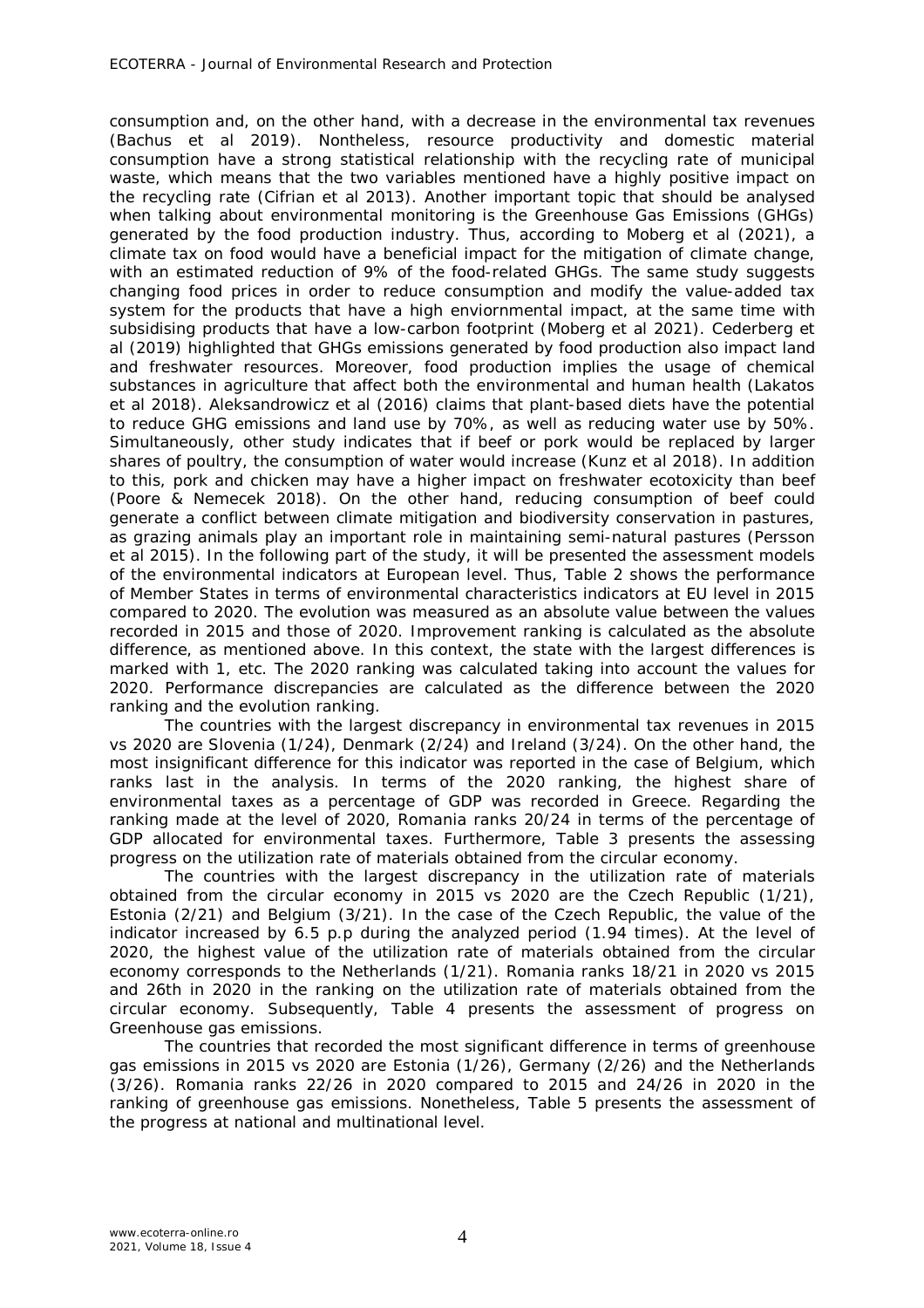| Country            | Year 2015 | Year 2020 | 2020 reported to 2015 | Improvement ranking | 2020 ranking   | Performance discrepancies |
|--------------------|-----------|-----------|-----------------------|---------------------|----------------|---------------------------|
| Belgium            | 2.55      | 2.54      | $-0.01$               | 24                  | 11             | $-13$                     |
| Bulgaria           | 2.95      | 3.03      | 0.08                  | 19                  | 7              | $-12$                     |
| Czechia            | 2.05      | 1.93      | $-0.12$               | 17                  | 19             | 2                         |
| Denmark            | 3.97      | 3.17      | $-0.8$                | 2                   | 3              |                           |
| Germany            | 1.92      | 1.71      | $-0.21$               | 12                  | 22             | 10                        |
| Estonia            | 2.73      | 2.45      | $-0.28$               | 11                  | 13             | $\overline{2}$            |
| Ireland            | 1.89      | 1.21      | $-0.68$               | 3                   | 24             | 21                        |
| Greece             | 3.83      | 3.77      | $-0.06$               | 20                  | 1              | $-19$                     |
| Spain              | 1.93      | 1.75      | $-0.18$               | 13                  | 21             | 8                         |
| France             | 2.16      | 2.18      | 0.02                  | 23                  | 16             | $-7$                      |
| Croatia            | 3.33      | 3.28      | $-0.05$               | 21                  | $\overline{2}$ | $-19$                     |
| Italy              | 3.39      | 3.04      | $-0.35$               | 9                   | 6              | $-3$                      |
| Cyprus             | 3.04      | 2.48      | $-0.56$               |                     | 12             | 8                         |
| Latvia             | 3.5       | 3.1       | $-0.4$                |                     | 5              | $-2$                      |
| Lithuania          | 1.85      | 1.93      | 0.08                  | 19                  | 19             | $\Omega$                  |
| Luxembourg         | 1.76      | 1.39      | $-0.37$               | 8                   | 23             | 15                        |
| Hungary            | 2.47      | 2.18      | $-0.29$               | 10                  | 16             | 6                         |
| Malta              | 2.7       | 2.27      | $-0.43$               | 6                   | 15             | 9                         |
| <b>Netherlands</b> | 3.32      | 3.16      | $-0.16$               | 14                  | $\overline{4}$ | $-10$                     |
| Austria            | 2.38      | 2.1       | $-0.28$               | 11                  | 17             | 6                         |
| Poland             | 2.65      | 2.55      | $-0.1$                | 18                  | 10             | -8                        |
| Portugal           | 2.42      | 2.38      | $-0.04$               | 22                  | 14             | $-8$                      |
| Romania            | 2.47      | 1.92      | $-0.55$               | 5                   | 20             | 15                        |
| Slovenia           | 3.88      | 2.95      | $-0.93$               |                     | 8              | 7                         |
| Slovakia           | 2.5       | 2.38      | $-0.12$               | 17                  | 14             | -3                        |
| Finland            | 2.89      | 2.75      | $-0.14$               | 15                  | 9              | -6                        |
| Sweden             | 2.15      | 2.02      | $-0.13$               | 16                  | 18             | $\overline{2}$            |

Assessing progress on environmental tax revenues

Source: own conceptualization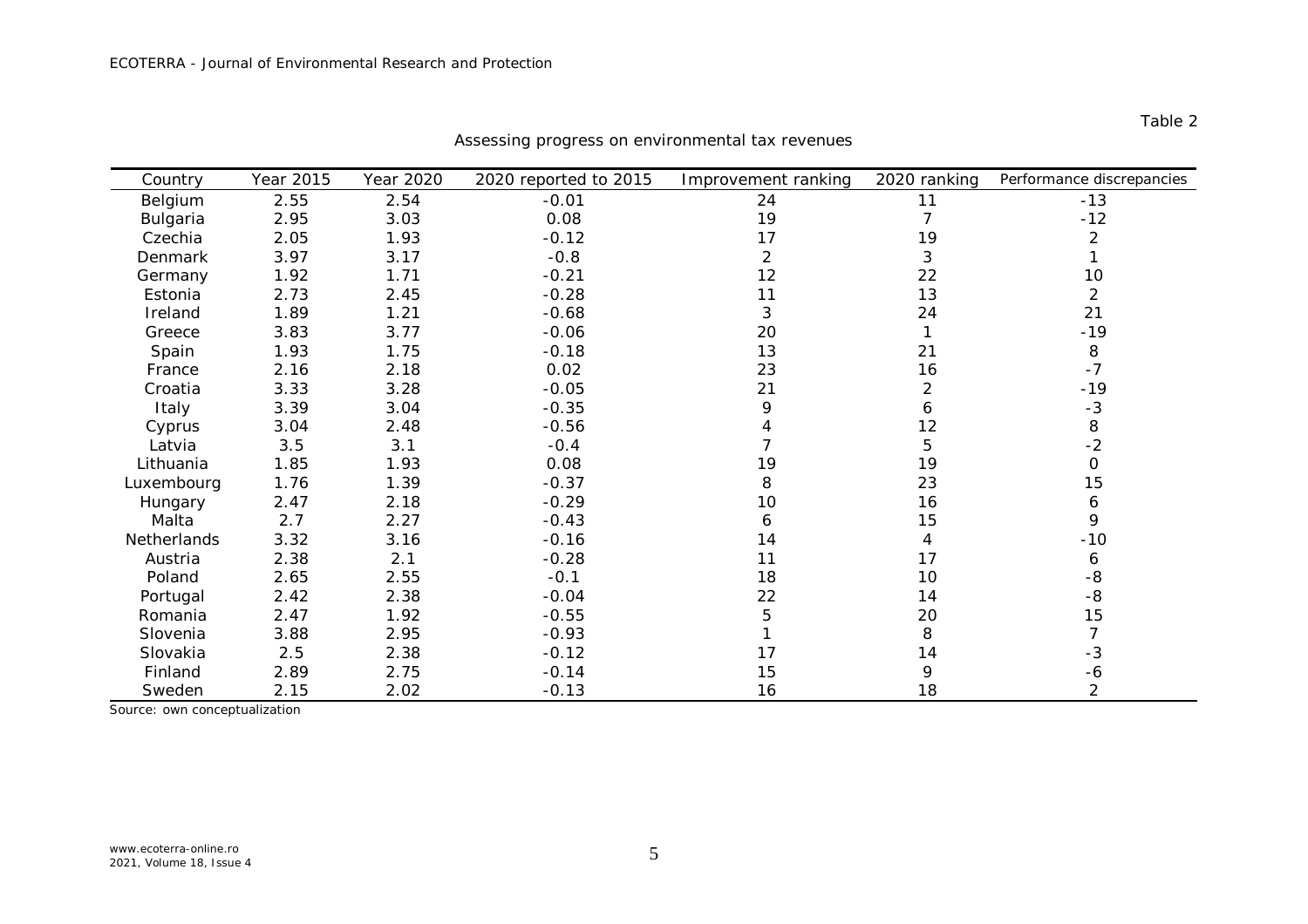|             | Year | Year | 2020 reported | Improvement    | 2020    | Performance    |
|-------------|------|------|---------------|----------------|---------|----------------|
| Country     | 2015 | 2020 | to 2015       | ranking        | ranking | discrepancies  |
| Belgium     | 17.7 | 23   | 5.30          | 3              | 2       | -1             |
| Bulgaria    | 3.1  | 2.6  | $-0.50$       | 17             | 23      | 6              |
| Czechia     | 6.9  | 13.4 | 6.50          | 1              | 7       | 6              |
| Denmark     | 8.3  | 7.7  | $-0.60$       | 16             | 14      | $-2$           |
| Germany     | 12   | 13.4 | 1.40          | 12             | 7       | $-5$           |
| Estonia     | 11.3 | 17.3 | 6.00          | $\overline{2}$ | 5       | $\sqrt{3}$     |
| Ireland     | 1.9  | 1.8  | $-0.10$       | 21             | 25      | $\overline{4}$ |
| Greece      | 1.9  | 5.4  | 3.50          | 8              | 18      | 10             |
| Spain       | 7.5  | 11.2 | 3.70          | 7              | 10      | $\sqrt{3}$     |
| France      | 18.7 | 22.2 | 3.50          | 8              | 3       | $-5$           |
| Croatia     | 4.6  | 5.1  | 0.50          | 17             | 19      | $\overline{2}$ |
| Italy       | 17.2 | 21.6 | 4.40          | 5              | 4       | $-1$           |
| Cyprus      | 2.4  | 3.4  | 1.00          | 15             | 22      | $\overline{7}$ |
| Latvia      | 5.3  | 4.2  | $-1.10$       | 14             | 21      | $\overline{7}$ |
| Lithuania   | 4.1  | 4.4  | 0.30          | 19             | 20      | 1              |
| Luxembourg  | 9.7  | 13.6 | 3.90          | 6              | 6       | $\mathbf 0$    |
| Hungary     | 5.8  | 8.7  | 2.90          | 10             | 12      | $\overline{2}$ |
| Malta       | 4.6  | 7.9  | 3.30          | 9              | 13      | $\overline{4}$ |
| Netherlands | 25.8 | 30.9 | 5.10          | $\overline{4}$ | 1       | $-3$           |
| Austria     | 10.7 | 12   | 1.30          | 13             | 9       | $-4$           |
| Poland      | 11.6 | 9.9  | $-1.70$       | 11             | 11      | $\mathbf 0$    |
| Portugal    | 2.1  | 2.2  | 0.10          | 21             | 24      | 3              |
| Romania     | 1.7  | 1.3  | $-0.40$       | 18             | 26      | 8              |
| Slovenia    | 8.6  | 12.3 | 3.70          | $\overline{7}$ | 8       | 1              |
| Slovakia    | 5.1  | 6.4  | 1.30          | 13             | 16      | 3              |
| Finland     | 6.4  | 6.2  | $-0.20$       | 20             | 17      | $-3$           |
| Sweden      | 6.7  | 7.1  | 0.40          | 18             | 15      | $-3$           |

Assessing progress on the utilization rate of materials obtained from the circular economy

Source: own conceptualization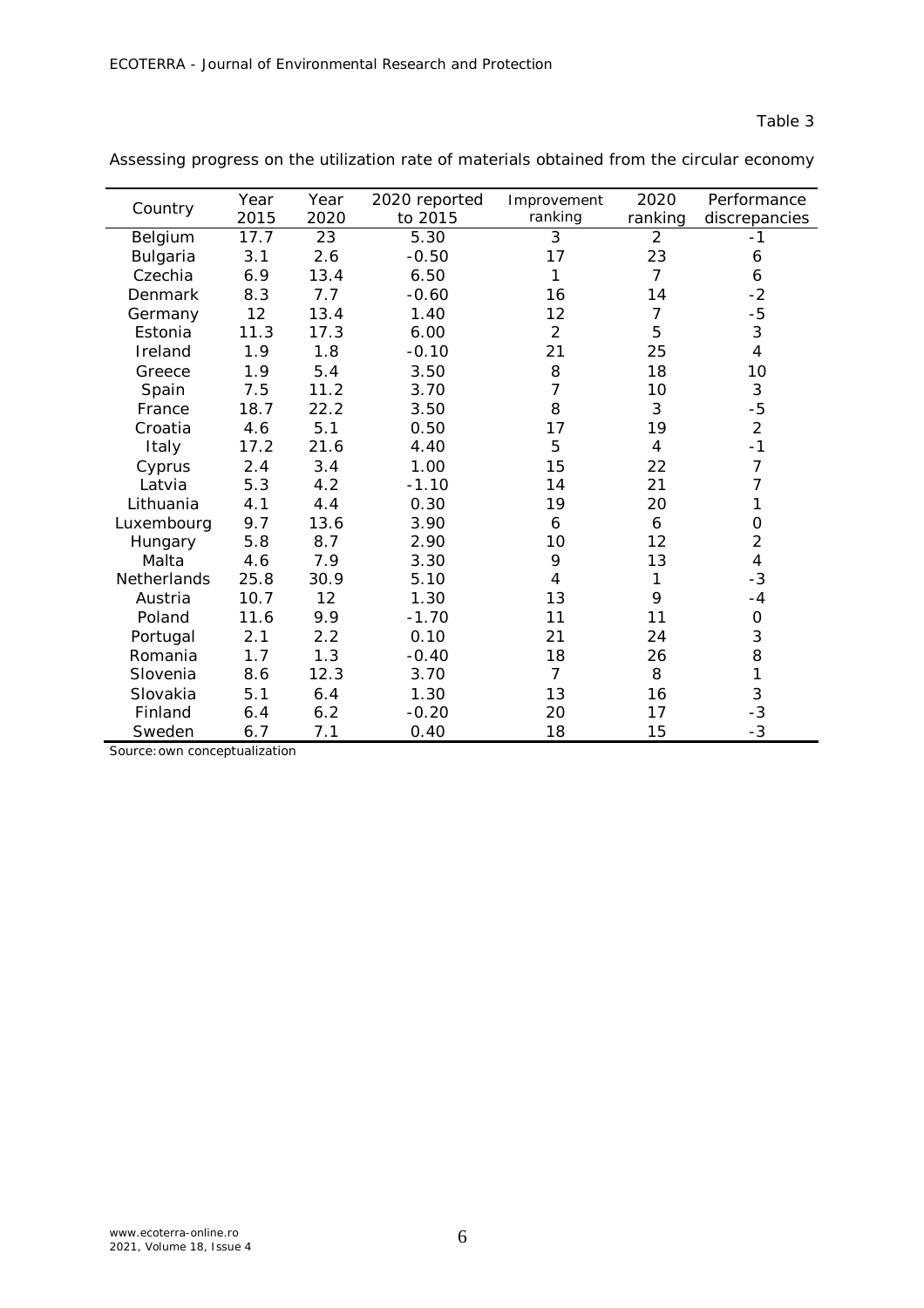| Country     | Year 2015     | Year 2020     | 2020 reported to<br>2015 | Improvement<br>ranking | 2020<br>ranking | Performance<br>discrepancies |
|-------------|---------------|---------------|--------------------------|------------------------|-----------------|------------------------------|
| Belgium     | 10.733.019,76 | 9.555.190,94  | $-1.177.828,82$          | 12                     | 9               | $-3$                         |
| Bulgaria    | 8.747.232,74  | 7.651.649,05  | $-1.095.583.69$          | 14                     | 15              |                              |
| Czechia     | 11.114.474,47 | 10.233.545,22 | $-880.929, 25$           | 17                     | 6               | $-11$                        |
| Denmark     | 15.086.681,22 | 13.795.084,94 | $-1.291.596,28$          | 11                     | 2               | $-9$                         |
| Germany     | 11.847.017,88 | 9.559.748,85  | $-2.287.269,03$          | $\overline{2}$         | 8               | 6                            |
| Estonia     | 14.535.548,56 | 9.075.395,43  | $-5.460.153,13$          |                        | 11              | 10                           |
| Ireland     | 14.899.687,94 | 12.968.797.64 | $-1.930.890.30$          | 5                      | 3               | $-2$                         |
| Greece      | 9.647.196,22  | 8.171.624,79  | $-1.475.571,43$          | 9                      | 14              | 5                            |
| Spain       | 7.431.631,04  | 5.797.188,21  | $-1.634.442,83$          | 6                      | 23              | 17                           |
| France      | 7.070.776,23  | 6.024.856,85  | $-1.045.919,38$          | 15                     | 21              | 6                            |
| Croatia     | 5.720.274,99  | 5.758.178,11  | 37.903,12                | 26                     | 25              | $-1$                         |
| Italy       | 7.474.291,69  | 6.615.829,78  | $-858.461,91$            | 16                     | 19              | 3                            |
| Cyprus      | 9.762.422,41  | 9.722.757,77  | $-39.664.64$             | 25                     | $\overline{7}$  | $-18$                        |
| Latvia      | 6.257.943,35  | 6.355.023,73  | 97.080,38                | 23                     | 20              | $-3$                         |
| Lithuania   | 7.925.705,23  | 9.033.666,92  | 1.107.961,69             | 13                     | 12              | $-1$                         |
| Luxembourg  | 17.988.192,39 | 15.765.390,08 | $-2.222.802,31$          | 4                      |                 | $-3$                         |
| Hungary     | 6.823.463,62  | 6.943.089,73  | 119.626,11               | 22                     | 17              | $-5$                         |
| Malta       | 5.906.668,59  | 4.304.701,87  | $-1.601.966, 72$         | 7                      | 27              | 20                           |
| Netherlands | 12.732.959,56 | 10.287.183,3  | $-2.445.776,26$          | 3                      | 5               | $\overline{2}$               |
| Austria     | 8.309.426,14  | 7.603.641,37  | $-705.784,77$            | 19                     | 16              | $-3$                         |
| Poland      | 10.571.433,18 | 10.330.715,48 | $-240.717,70$            | 21                     | 4               | $-17$                        |
| Portugal    | 6.792.738,98  | 5.990.020,82  | $-802.718,16$            | 18                     | 22              | 4                            |
| Romania     | 5.964.916,38  | 5.769.875,96  | $-195.040.42$            | 22                     | 24              | $\overline{2}$               |
| Slovenia    | 8.591.120,56  | 8.537.837,66  | $-53.282,90$             | 24                     | 13              | $-11$                        |
| Slovakia    | 7.524.426     | 6.883.429,42  | $-640.996,58$            | 20                     | 18              | $-2$                         |
| Finland     | 10.747.234,97 | 9.201.083,52  | $-1.546.151,45$          | 8                      | 10              | $\overline{2}$               |
| Sweden      | 6.136.261,38  | 4.802.388,06  | $-1.333.873,32$          | 10                     | 26              | 16                           |

Assessment of progress on greenhouse gas emissions

Source:own conceptualization

Table 4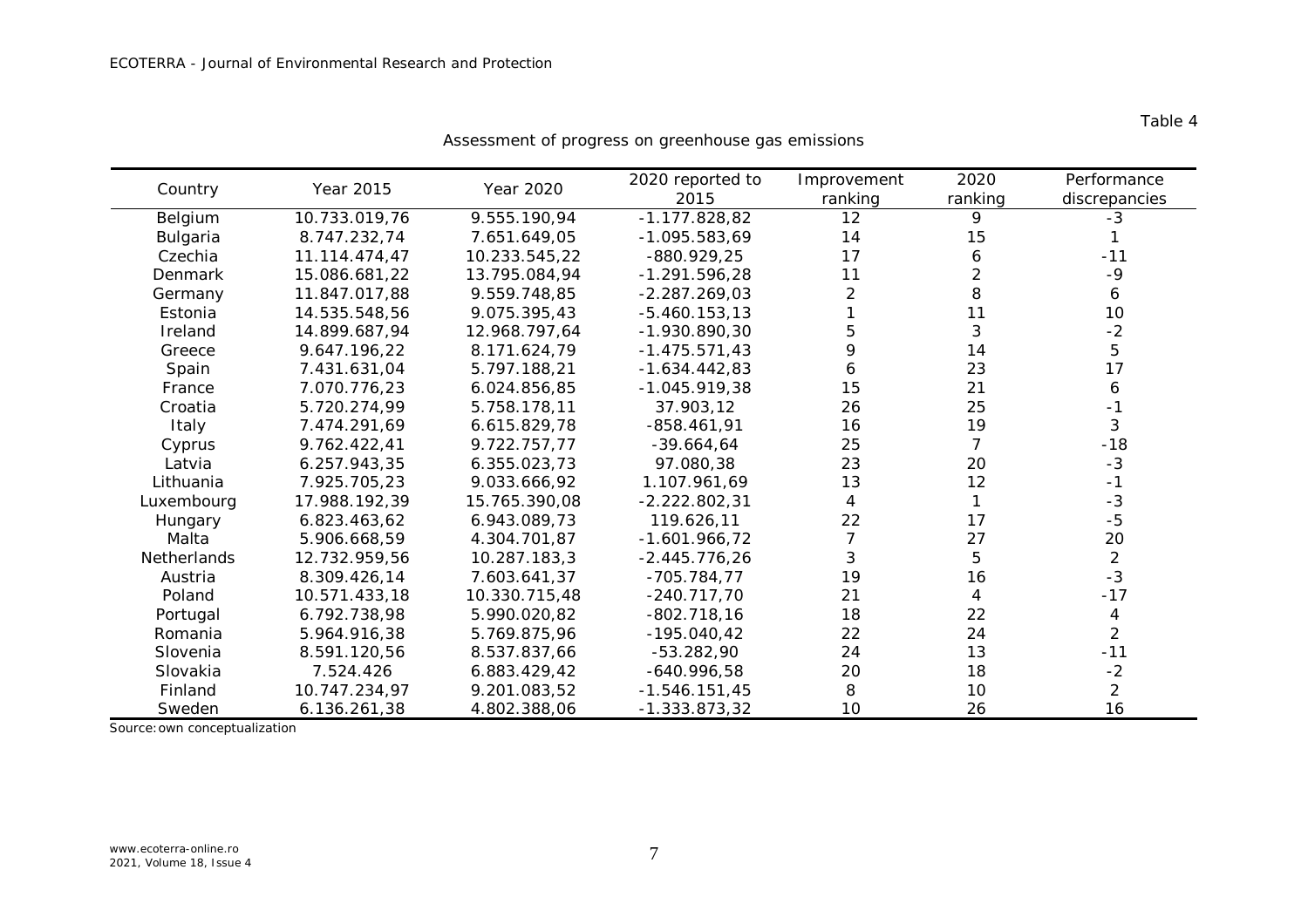|             | Environmental tax |                |                | Circular material use |                | Air emissions  |  |
|-------------|-------------------|----------------|----------------|-----------------------|----------------|----------------|--|
| Country     |                   | revenues       |                | rate                  |                | accounts       |  |
|             | $IR*$             | $RML^*$        | $IR*$          | $RML *$               | $IR*$          | $RML^*$        |  |
| Belgium     | 24                | 11             | 3              | $\overline{2}$        | 12             | 9              |  |
| Bulgaria    | 19                | $\overline{7}$ | 17             | 23                    | 14             | 15             |  |
| Czechia     | 17                | 19             | 1              | $\overline{7}$        | 17             | 6              |  |
| Denmark     | $\overline{2}$    | 3              | 16             | 14                    | 11             | $\overline{2}$ |  |
| Germany     | 12                | 22             | 12             | $\overline{7}$        | $\overline{2}$ | 8              |  |
| Estonia     | 11                | 13             | $\overline{2}$ | 5                     | 1              | 11             |  |
| Ireland     | 3                 | 24             | 21             | 25                    | 5              | 3              |  |
| Greece      | 20                | 1              | 8              | 18                    | 9              | 14             |  |
| Spain       | 13                | 21             | 7              | 10                    | 6              | 23             |  |
| France      | 23                | 16             | 8              | 3                     | 15             | 21             |  |
| Croatia     | 21                | $\overline{2}$ | 17             | 19                    | 26             | 25             |  |
| Italy       | 9                 | 6              | 5              | 4                     | 16             | 19             |  |
| Cyprus      | 4                 | 12             | 15             | 22                    | 25             | $\overline{7}$ |  |
| Latvia      | 7                 | 5              | 14             | 21                    | 23             | 20             |  |
| Lithuania   | 19                | 19             | 19             | 20                    | 13             | 12             |  |
| Luxembourg  | 8                 | 23             | 6              | 6                     | $\overline{4}$ | $\mathbf{1}$   |  |
| Hungary     | 10                | 16             | 10             | 12                    | 22             | 17             |  |
| Malta       | 6                 | 15             | 9              | 13                    | $\overline{7}$ | 27             |  |
| Netherlands | 14                | 4              | $\overline{4}$ | 1                     | 3              | 5              |  |
| Austria     | 11                | 17             | 13             | 9                     | 19             | 16             |  |
| Poland      | 18                | 10             | 11             | 11                    | 21             | 4              |  |
| Portugal    | 22                | 14             | 21             | 24                    | 18             | 22             |  |
| Romania     | 5                 | 20             | 18             | 26                    | 22             | 24             |  |
| Slovenia    | 1                 | 8              | $\overline{7}$ | 8                     | 24             | 13             |  |
| Slovakia    | 17                | 14             | 13             | 16                    | 20             | 18             |  |
| Finland     | 15                | 9              | 20             | 17                    | 8              | 10             |  |
| Sweden      | 16                | 18             | 18             | 15                    | 10             | 26             |  |

Assessment of progress at national and multinational level

Source: own conceptualization. IR \* Improvement ranking; RML \*\* Ranking at multinational level.

According to Table 5, the countries that have made the most significant progress in terms of revenues from environmental taxes, the rate of use of materials from the circular economy and greenhouse gas emissions in 2020 are 1) Greece , 2) The Netherlands and 3) Luxembourg.

**Conclusions**. According to the European Green Pact and the 2030 Agenda for Sustainable Development, the degradation of the natural environment is a topical phenomenon with a high impact on all three dimensions of sustainable development: economic, social and environmental. Thus, in order to mitigate these effects, the European Green Deal aims to transform Europe by 2030 "into a modern, competitive and resource-efficient economy". In this context, the aim is to achieve climate neutrality by 2050, to dissociate economic growth from resource use / consumerism and, last but not least, to leave no person or place behind. The objectives of this paper on (1) identifying the trend of environmental indicators in each Member State of the European Union and reporting the risks to countries below the European average in terms of the indicators analyzed have been met. Thus, the countries that have made the most significant progress in terms of revenues from environmental taxes, the rate of use of materials from the circular economy and greenhouse gas emissions in 2020 are 1) Greece , 2) The Netherlands and 3) Luxembourg. On the other hand, one limitation of this study may be that the data were taken from Eurostat, while other variables with a significant connotation for the study could have contributed to its study. The results of this research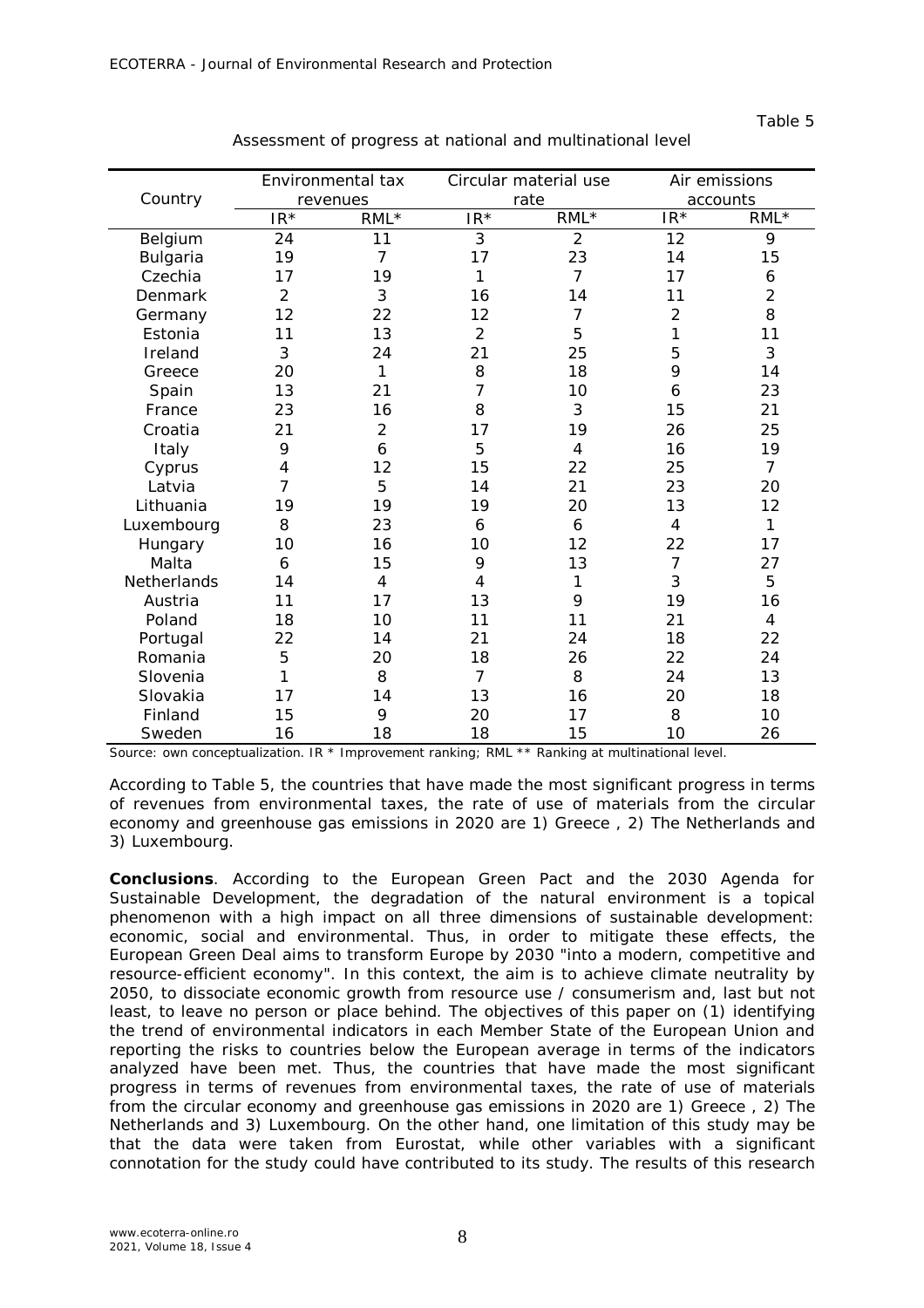contribute to future studies in this field through the methodological framework that can be easily replicated for any data set.

## **References**

- Aleksandrowicz L., Green R., Joy E. J. M., Smith P., Haines A., 2016 The impacts of dietary change on greenhouse gas emissions, land use, water use, and health: a systematic review. PLoS ONE 11(11): e0165797.
- Bachus K., van Ootegem L., Verhofstadt E., 2019 'No taxation without hypothecation': towards an improved understanding of the acceptability of an environmental tax reform. Journal of Environmental Policy and Planning 21(4):321-332.
- Cederberg C., Persson U. M., Schmidt S., Hedenus F., Wood R., 2019 Beyond the borders – burdens of Swedish food consumption due to agrochemicals, greenhouse gases and land-use change. Journal of Cleaner Production 214:644-652
- Cifrian E., Andres A., Viguri J. R., 2013 Estimating monitoring indicators and the carbon footprint of municipal solid waste management in the region of Cantabria, northern Spain. Waste Biomass Valorization 4:271-285.
- Department for Sustainable Development, 2021 Sustainable development goals. Available at: http://dezvoltaredurabila.gov.ro/obiectivele-pentru-dezvoltare-durabila. Accessed: December, 2021.
- European Commission, 2021 Protecting the environment and oceans throughout the European Green Deal. Available at: https://ec.europa.eu/info/strategy/priorities-2019-2024/european-green-deal/protecting-environment-and-oceans-greendeal en. Accessed: December, 2021.
- Kunz N., Mayers K., Van Wassenhove L. K., 2018 Stakeholder views on extended producer responsibility and the circular economy. California Management Review 60(3):45-70
- Lakatos E. S., Cioca L. I., Dan V., Ciomos A. O., Crisan O. A., Barsan G., 2018 Studies and investigation about the attitude towards sustainable production, consumption and waste generation in line with circular economy in Romania. Sustainability 10(3):865.
- Lewandowski M., 2016 Designing the business models for circular economy towards the conceptual framework. Sustainability 8(1):43
- Liu Y., Lu Y., 2015 The economic impact of different carbon tax revenue recycling schemes in China: a model-based scenario analysis. Applied Energy 141:96-105
- Moberg E., Sall S., Hansson P. A., Roos E., 2021 Taxing food consumption to reduce environmental impacts – identification of synergies and goal conflicts. Food Policy 101:102090.
- Newton A. C., Cantarello E., 2014 An introduction to the green economy: science, systems and sustainability. Routledge New York, NY, USA, 382 pp.
- Persson U. M., Johansson D. J., Cederberg C., Hedenus F., Bryngelsson D., 2015 Climate metrics and the carbon footprint of livestock products: where's the beef? Environmental Research Letters 10(3):034005.
- Poore J., Nemecek T., 2018 Reducing food's environmental impacts through producers and consumers. Science 360(6392):987-992.
- Tantau A. D., Maassen M. A., Fratila L., 2018 Models for analyzing the dependencies between indicators for a circular economy in the European Union. Sustainability 10(7):2141.
- Van Buren N., Demmers M., van der Heijden R., Witlox F., 2016 Towards a circular economy: the role of Dutch logistic industries and governments. Sustainability 8: 647.
- Yadav P., Samadder S. R., 2018 A critical review of the life cycle assessment studies on solid waste management in Asian countries. Journal of Cleaner Production 185:492- 515.